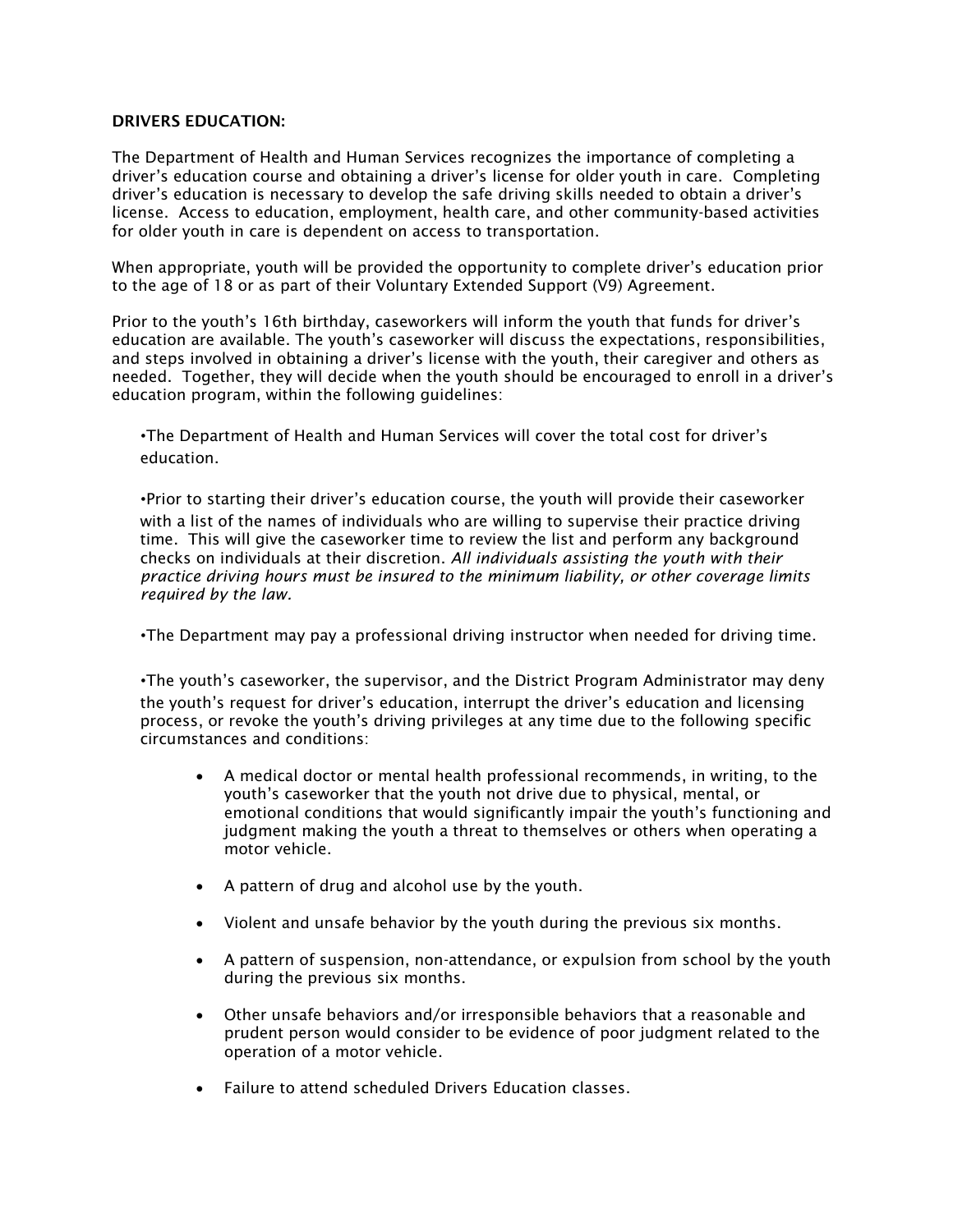For a youth who is denied the opportunity to obtain driver's education, the caseworker will provide to the youth, in writing, the reasons for the denial and the opportunity to develop a reasonable plan that outlines what is expected of them in order to complete driver's education.

When enrolling in driving school, the youth must submit an original birth certificate (or notarized copy – not a photocopy), completed driving school forms, and a Departmental purchase order to the school. Completed driving school forms will include a caseworker's signature.

The youth's caseworker will send all necessary completed paperwork and the Departmental purchase order directly to the driving school within a timeframe that allows for the youth to begin driver's education as soon as possible.

After the youth's driving hours log is complete, it must be signed by either a District Program Administrator or Supervisor in order for the youth to be able to schedule a time for their driver's license road test. The signature of one of these individuals for the youth's driving hours log is required by BMV for any youth up to age 21.

The youth must procure a registered and insured vehicle in which to take the road test. BMV verifies that the vehicle is registered, inspected and insured at the time the road test is taken. Caseworker approval is required with regard to the person who owns the vehicle that the youth will be using for their road test.

In the event that a registered and insured vehicle in which to take the road test is unavailable, DHHS will pay for the rental of a driver's education vehicle for youth to use to take the road test.

Once the youth passes the road test and obtains their 60-day temporary driver's license, they will go the local BMV office with their parent or guardian within 60 days to obtain their picture license. The parent or guardian must go with the youth to sign for the picture license.

## MOTOR VEHICLE OWNERSHIP:

No youth in care under the age of 18 may own a motor vehicle in their own name. However, a youth in care under the age of 18 may operate a motor vehicle if it is owned under the name of a responsible adult and they are allowing the youth to use the vehicle. The vehicle must be properly insured according to the law as verified by the youth's caseworker. Any violations of motor vehicle or insurance laws and the consequences of such violations will be the responsibility of the youth.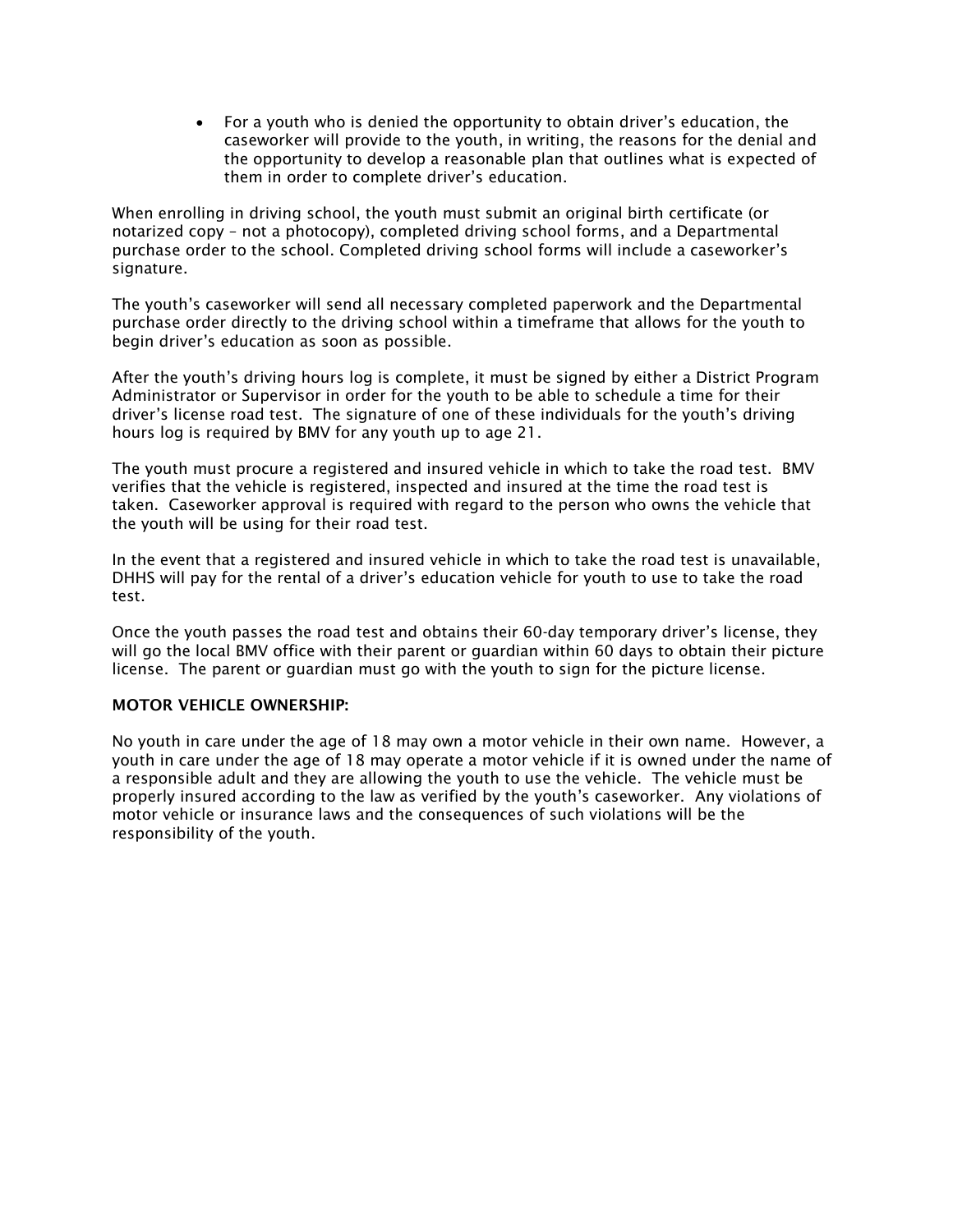## **Drivers Licenses are Associated with Better Outcomes**

**Jim Casey Initiative participants who got a license, compared to participants who did not get a license...**